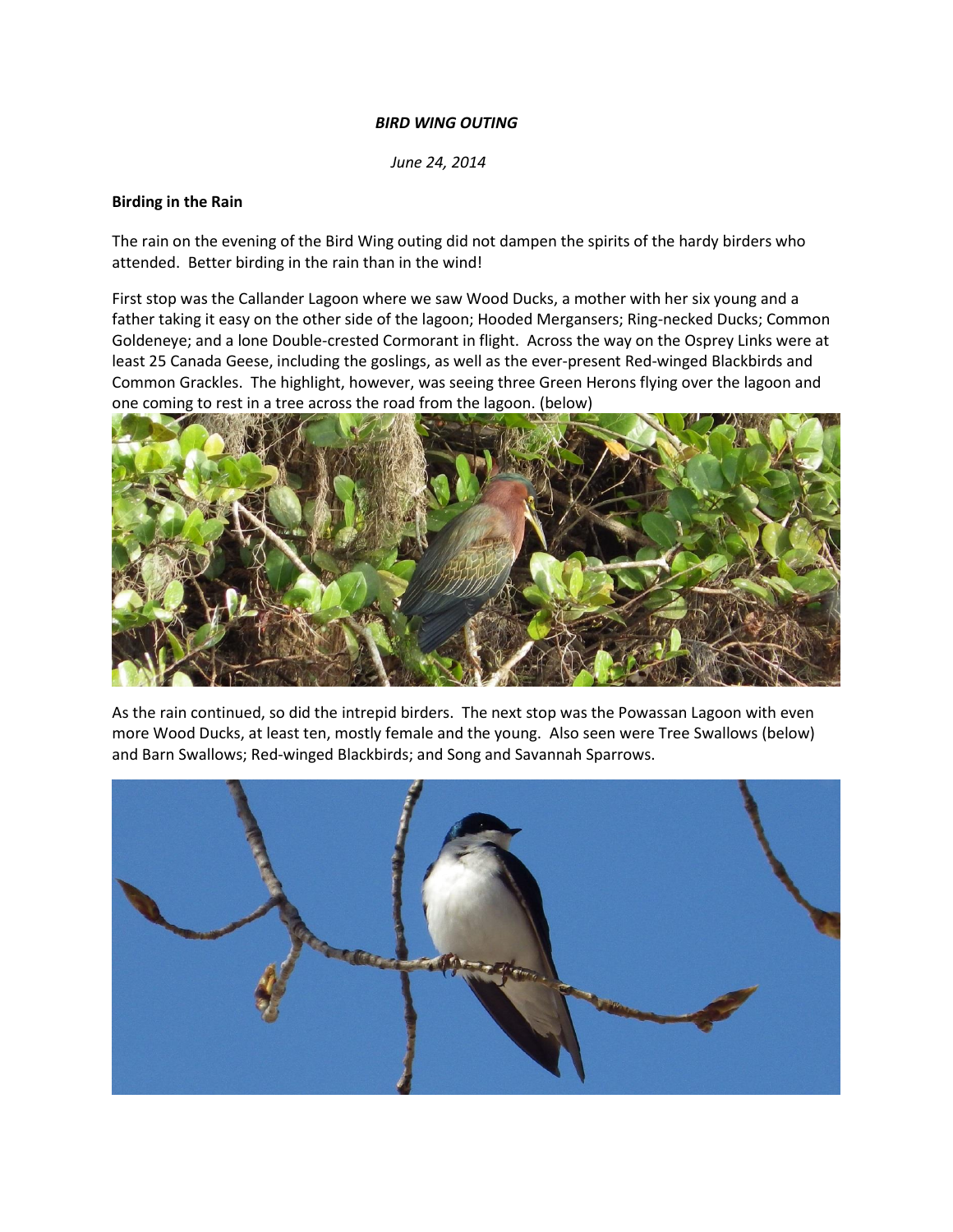Then off to River Road in Chisholm Township in search of the Le Conte's Sparrow and the Yellow Rail. Despite a good hour trying to find both and despite the biting mosquitoes, neither was seen. BUT, we heard a Black-billed Cuckoo, a highlight for some. We saw a Swamp Sparrow; a Northern Harrier (below); and an American Kestrel; and heard the Song and Savannah Sparrows. The rain finally stopped and the sunset was wonderful, although not as spectacular as last year's July outing to River Road when we did see a Le Conte's, but not a Yellow Rail, which was heard once at the same location a few years back by Laura Chowns, Brent Turcotte, Dick Tafel, and other Bird Wing members. It created a lot of excitement because the Yellow Rail, a small secretive marsh bird, is much sought after by birdwatchers. Check it out on-line.



#### **Owl Survey Results**

The Ontario Nocturnal Owl Survey was initiated in 1995 by Bird Studies Canada in partnership with the Wildlife Assessment Program of the Ontario Ministry of Natural Resources. The primary goal is to monitor owl populations in Ontario to determine whether owls are affected by logging practices. The four main target species are the Great Gray Owl, the Barred Owl, the Boreal Owl and the Northern Sawwhet Owl. Participants in the survey conduct standardized roadside surveys of owls in forested areas in central and northern Ontario.

A team of at least two volunteers drives a pre-determined route, stopping at fixed intervals along the route to play a tape consisting of pre-recorded owl calls, followed by a listening period. Owls seen or heard during each listening period are identified and recorded. Surveys begin a half hour after sunset during a single evening in April and take about 3 hours to complete, not including travelling time to and from the survey route.

Owls are very secretive, primarily nocturnal and very territorial, especially during breeding season. When songs are played within an owl's territory, the resident owl will respond vocally in an attempt to defend its territory against an intruder.

This past April four teams surveyed five routes, one team doing two routes.

On April 17, Lori Anderson and Ken Gowan surveyed their route in Chiswick Township beginning at the corner of Genesee and O'Connor Roads, following Genesee to Chiswick, then east to Boundary and then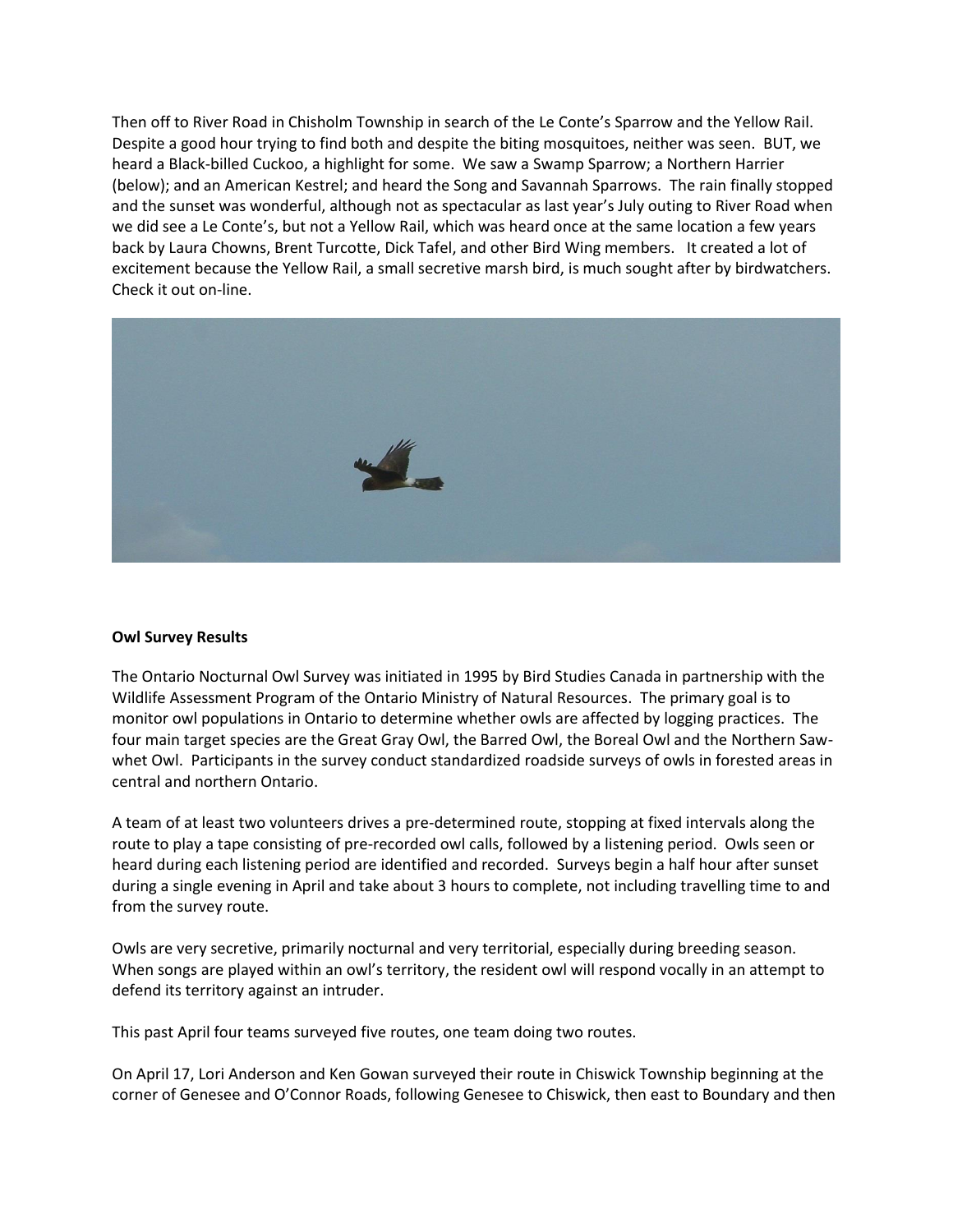east on Pioneer, finishing at Gravelle. They heard three Northern Saw-whet Owls and a Great Horned Owl. This was their first survey in which they did not hear any Barred Owls and only the second time they heard a Northern Saw-whet Owl. The night they surveyed the weather was pleasant, a quiet night, with no wind, no frogs and very little water noise.

Gary and Connie Sturges, along with Mark Olivier who accompanied them on their first route, surveyed two routes on Hwy. 533, north of Mattawa. The first route starts at Argo Run and goes north for the 18 km.; the second is adjacent to that one.

On the first route, they encountered eight Barred Owls (below) and four Northern Saw-whet Owls. Five of the Barred Owls flew out to them, one dive-bombing Mark, three feet overhead, and one divebombing Gary, five feet overhead. Connie was fortunately spared the dive-bombing. They also heard one American Woodcock and one Ruffed Grouse.



On the second route, they encountered three Barred Owls, none of which dive-bombed them this time, and six Northern Saw-whet Owls. They also heard four American Woodcocks.

The Doug Pattersons, senior and junior, conducted their very first survey on April 23 on Sturgeon Lake Road near Mattawa. It was a cool, clear night, with no wind, but only one Barred Owl was heard. Two Ruffed Grouse were seen and an American Woodcock was heard. Maybe next year, they too can experience the thrill of a dive-bomb!

Dick Tafel, Cal Osborne and Renee Levesque headed out in late April to conduct their survey along the very very bumpy McConnell Lake Road. It was a clear night with no wind and a beautiful bright moon overhead. Hearing or seeing owls didn't seem too promising at first, until they heard a Barred Owl in the distance. Excitement, however, was saved until towards the end of the survey route, when they heard a Barred Owl close by on one side of the road. It then proceeded to fly over their heads – not quite as exciting as dive-bombing, but almost – but only Renee saw it do so. They also heard one American Woodcock at the beginning of the route.

#### **Bird Bash**

June's Bird Bash results should now be posted on the Nipissing Naturalist Club website. Amazing that no one got to any of the lagoons to add to the lower than normal June count! July's Bird Bash is on the **weekend of July 19 and 20.**